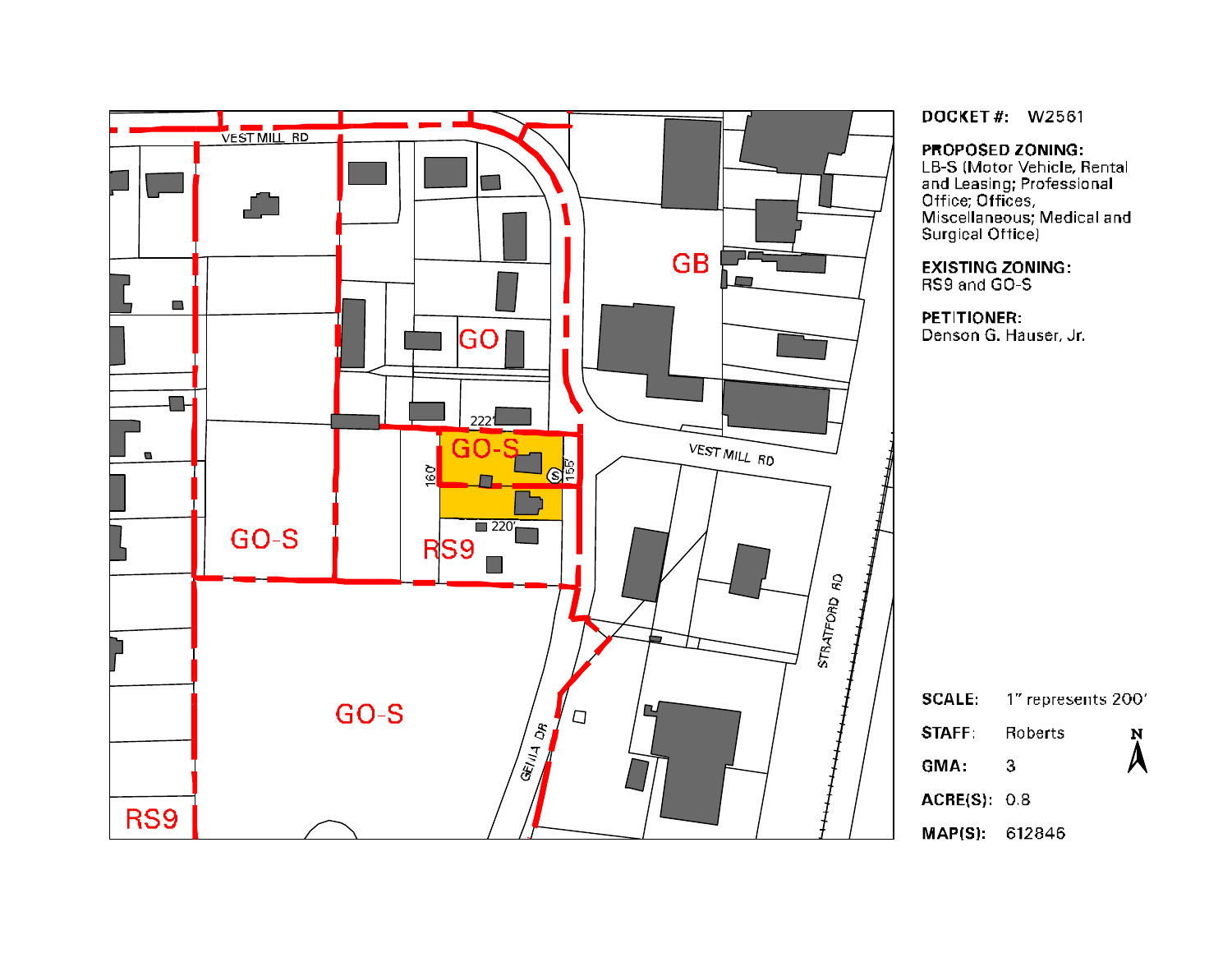July 24, 2002

Denson G. Hauser, Jr. 633 Lantern Ridge Drive Winston-Salem, NC 27104

RE: ZONING MAP AMENDMENT W-2561

Dear Mr. Hauser:

The attached report of the Planning Board to the Board of Aldermen is sent to you at the request of the Aldermen. You will be notified by the City Secretary's Office of the date on which the Aldermen will hear this petition.

Sincerely,

A. Paul Norby, AICP Director of Planning

pc: City Secretary's Office, P.O. Box 2511, Winston-Salem, NC 27102 Don Troutman, Hauser Rental Service, 1511 S. Stratford Road, Winston-Salem, NC 27103 Don Williams, P. O. Box 16, Kernersville, NC 27284 Bowen Houff, P. O. Drawer 25008, Winston-Salem, NC 27114 Torri Plemmons, 1488 Cedar Fork Road, Clemmons, NC 27012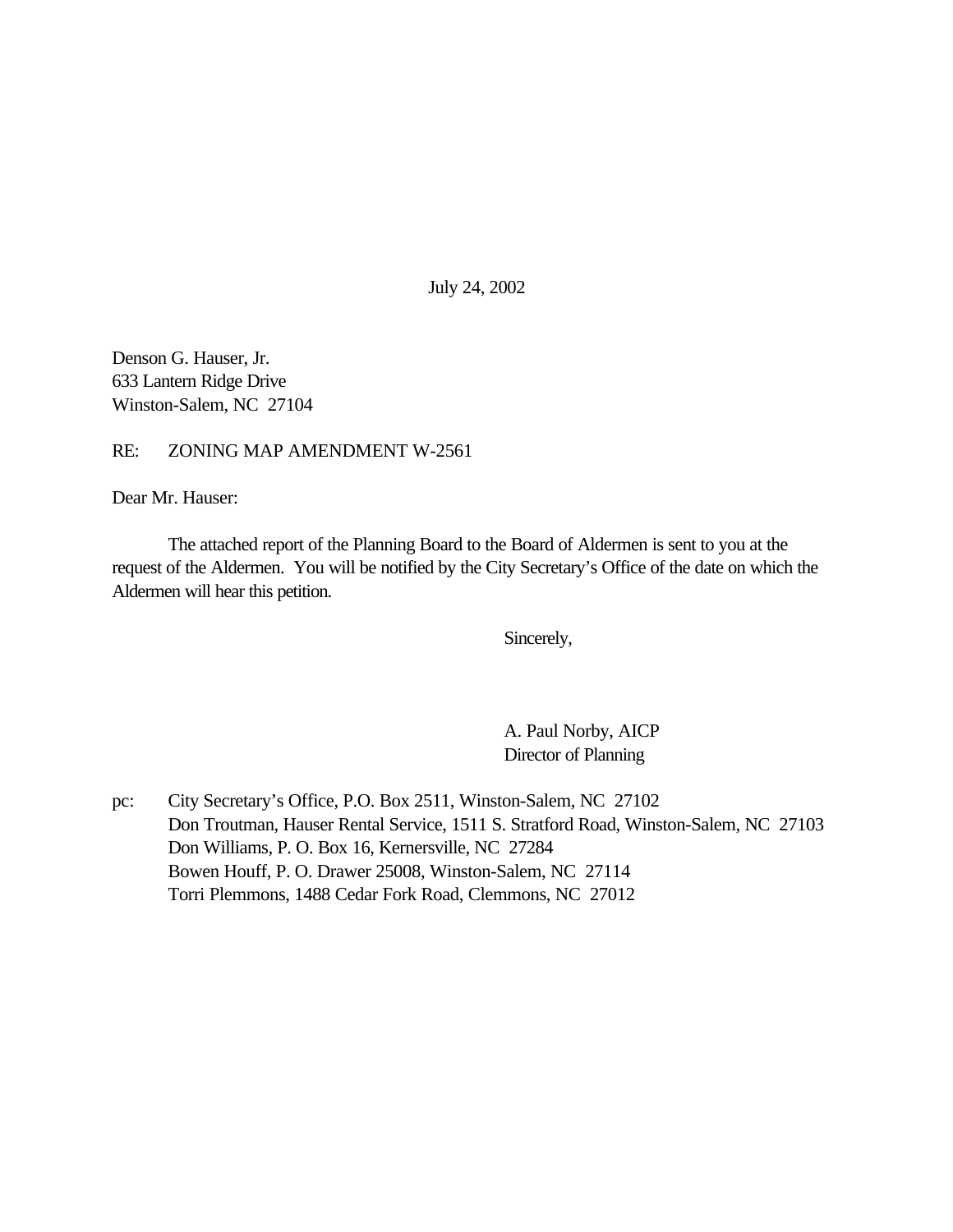## **ACTION REQUEST FORM**

| DATE:        | July 24, 2002                             |
|--------------|-------------------------------------------|
| TO:          | The Honorable Mayor and Board of Aldermen |
| <b>FROM:</b> | A. Paul Norby, AICP, Director of Planning |

# **BOARD ACTION REQUEST**:

Request for Public Hearing on zoning map amendment of Denson G. Hauser, Jr.

**SUMMARY OF INFORMATION**:

Zoning map amendment of Denson G. Hauser, Jr. from RS-9 and GO-S to LB-S (Motor Vehicle, Rental and Leasing; Professional Office; Offices, Miscellaneous; and Medical and Surgical Office): property is located on the west side of Genia Drive south of Vest Mill Road (Zoning Docket W-2561).

**PLANNING BOARD ACTION**:

| <b>MOTION ON PETITION:</b> DENIAL |                  |
|-----------------------------------|------------------|
| FOR:                              | <b>UNANIMOUS</b> |
| <b>AGAINST:</b>                   | <b>NONE</b>      |
| <b>SITE PLAN ACTION:</b>          | <b>CONFORMS</b>  |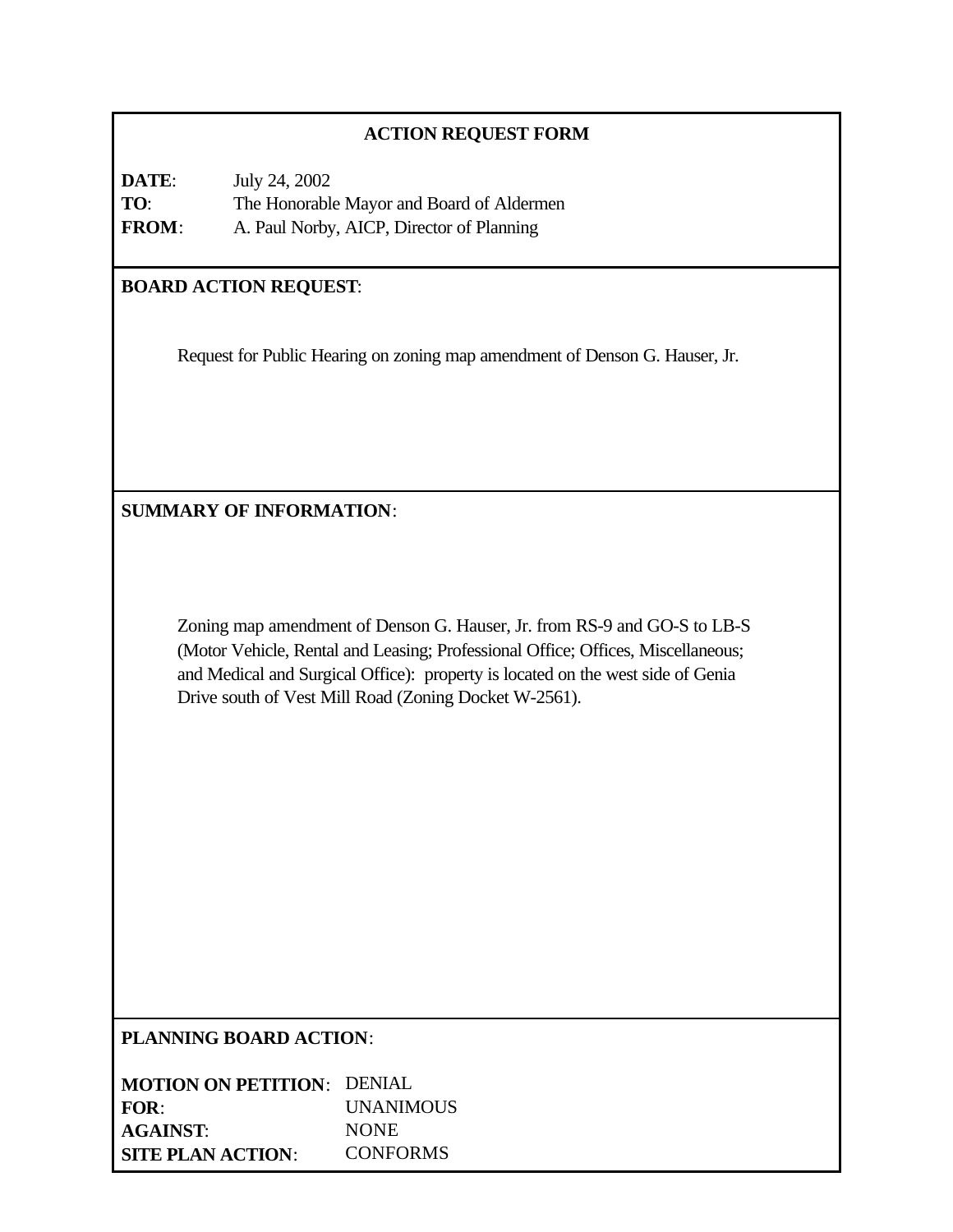#### CITY ORDINANCE - SPECIAL USE

Zoning Petition of Denson G. Hauser, Jr., Docket W-2561

AN ORDINANCE AMENDING THE WINSTON-SALEM CITY ZONING ORDINANCE AND THE OFFICIAL ZONING MAP OF THE CITY OF WINSTON-SALEM, N.C.

\_\_\_\_\_\_\_\_\_\_\_\_\_\_\_\_\_\_\_\_\_\_\_\_\_\_\_\_\_\_\_\_\_

BE IT ORDAINED by the Board of Aldermen of the City of Winston-Salem as follows:

Section 1. The Winston-Salem City Zoning Ordinance and the Official Zoning Map of the City

of Winston-Salem, N.C. are hereby amended by changing from RS-9 and GO-S (Offices,

Miscellaneous; Professional Office; and Banking and Financial Services) to LB-S (Motor Vehicle,

Rental and Leasing; Professional Office; Offices, Miscellaneous; and Medical and Surgical Offices) the

zoning classification of the following described property:

Tax Block 3826, Tax Lots 16 and 17

Section 2. This Ordinance is adopted after approval of the site plan entitled Denson G. Hauser,

Jr. and identified as Attachment "A" of the Special Use District Permit issued by the Board of Aldermen

the \_\_\_\_\_\_\_\_ day of \_\_\_\_\_\_\_\_\_\_\_\_\_\_\_\_\_\_\_, to Denson G. Hauser, Jr.

Section 3. The Board of Aldermen hereby directs the issuance of a Special Use District Permit pursuant to the Zoning Ordinance of the *Unified Development Ordinances* for a development to be known as Denson G. Hauser, Jr. Said Special Use District Permit and site plan with associated documents are attached hereto and incorporated herein.

Section 4. This Ordinance shall be effective from and after its adoption.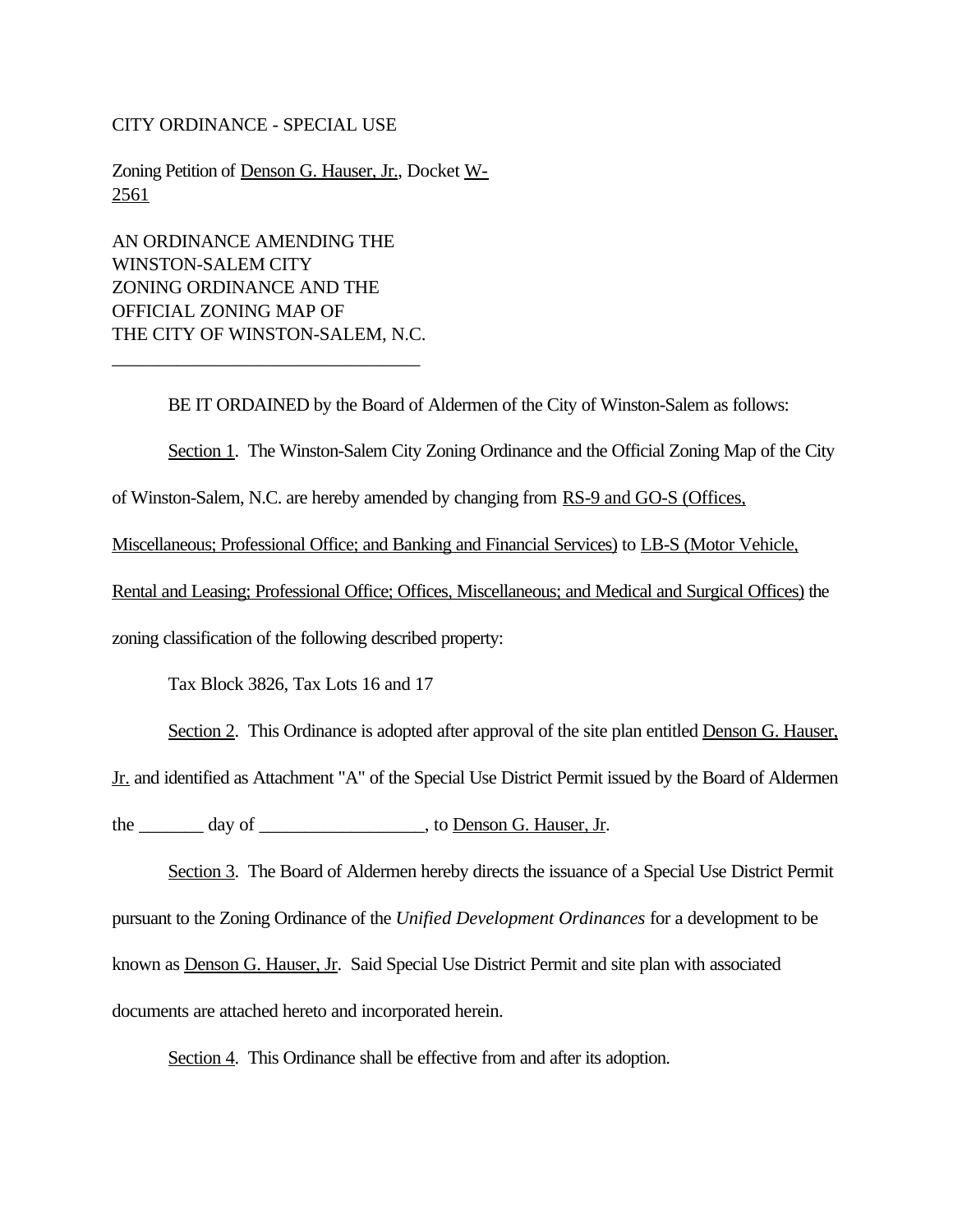#### CITY - SPECIAL USE DISTRICT PERMIT

#### SPECIAL USE DISTRICT PERMIT

Issued by the Board of Aldermen

of the City of Winston-Salem

The Board of Aldermen of the City of Winston-Salem issues a Special Use District Permit for the site shown on the site plan map included in this zoning petition of Denson G. Hauser, Jr., (Zoning Docket W-2561). The site shall be developed in accordance with the plan approved by the Board and bearing the inscription: "Attachment A, Special Use District Permit for LB-S (Motor Vehicle, Rental and Leasing; Professional Office; Offices, Miscellaneous; and Medical and Surgical Office), approved by the Winston-Salem Board of Aldermen the day of  $\qquad \qquad$ , 20 and signed, provided the property is developed in accordance with requirements of the LB-S zoning district of the Zoning Ordinance of the *Unified Development Ordinances*, the Erosion Control Ordinance, and other applicable laws, and the following additional conditions be met:

### **C OTHER REQUIREMENTS**

- a. Signage shall be limited to only one (1) freestanding monument sign limited to a maximum height of five (5) feet and a maximum copy area of thirty six (36) square feet.
- b. Streetyard and bufferyard trees shall be of a large variety as defined in UDO Section 3- 4.10.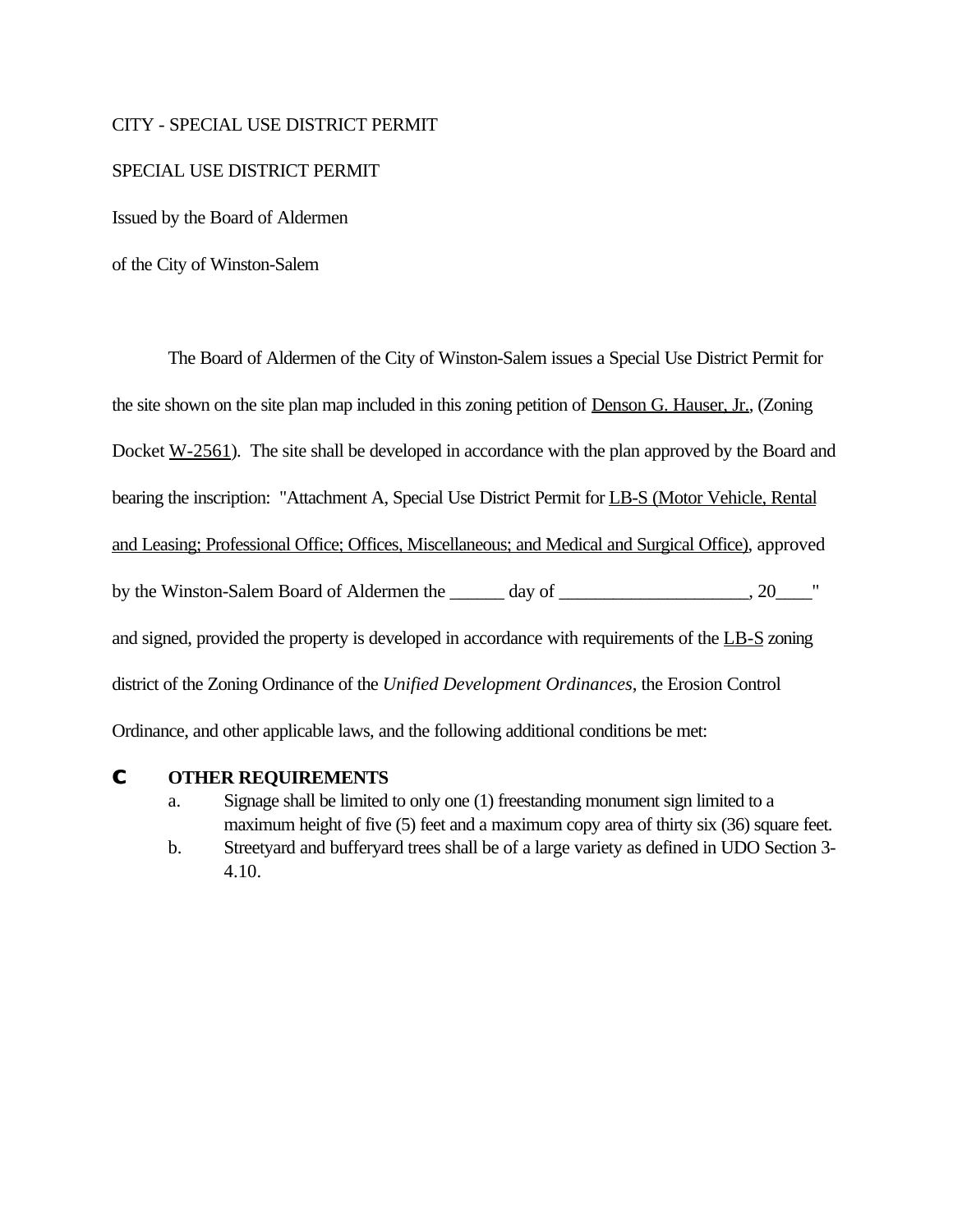## **ZONING STAFF REPORT**

**DOCKET #** W-2561 **STAFF:** Gary Roberts

Petitioner(s): Denson G. Hauser, Jr. Ownership: Same

### **REQUEST**

From: RS-9 Residential Single Family District; minimum lot size 9,000 sf and GO-S General Office District (Offices, Miscellaneous; Professional Office; and Banking and Financial Services) To: LB-S Limited Business District (Motor Vehicle, Rental and Leasing; Professional Office; Offices, Miscellaneous; and Medical and Surgical Office)

Both general and special use district zoning were discussed with the applicant(s) who decided to pursue the zoning as requested.

Acreage: 0.80 acre

### **LOCATION**

Street: West side of Genia Drive. Jurisdiction: City of Winston-Salem. Ward: Southwest.

### **SITE PLAN**

Proposed Use: Motor vehicle rental and offices. Square Footage: 1,848 square feet total in two buildings. Building Height: One story. Parking: Required: 18 spaces; proposed: 18 spaces. Bufferyard Requirements: Type II bufferyard adjacent to RS-9. Vehicular Use Landscaping Standards Requirements: UDO standards apply.

### **PROPERTY SITE/IMMEDIATE AREA**

Existing Structures on Site: Two single family residences. Adjacent Uses:

| North -     | Multiple offices zoned GO.            |
|-------------|---------------------------------------|
| Northeast - | Pfaff's Home Service Center zoned GB. |
| East -      | Hauser Rental Company zoned GB.       |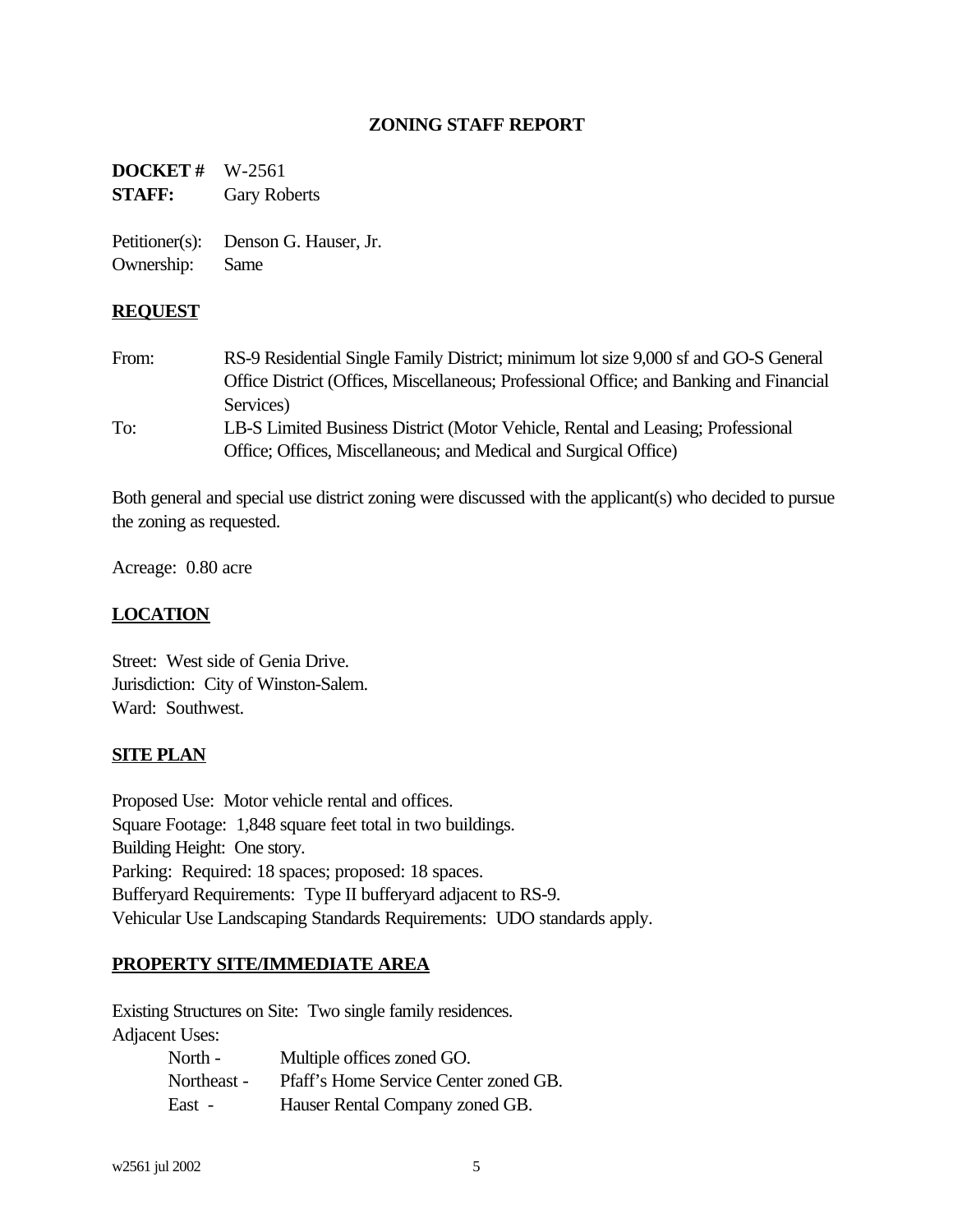| South -                   | Single family residential zoned RS-9 and GO-S (Allegacy Credit Union). |
|---------------------------|------------------------------------------------------------------------|
| $\mathbf{W}$ $\mathbf{L}$ | $L_{\alpha}$ developed nuclearly $=$ and $R_{\alpha}$                  |

#### West - Undeveloped property zoned RS-9.

### **GENERAL AREA**

Character/Maintenance: Mixture of large and small scale office and retail uses in good maintenance. Development Pace: Moderate to rapid.

## **PHYSICAL FEATURES/ENVIRONMENTAL REVIEW**

Impact on Existing Features: Some clearing and grading in rear yard to accommodate future vehicular parking.

Topography: Gentle slope downward to the west.

Vegetation/habitat: Lawn and trees on two residential lots.

Water Supply Watershed? Site is not within the boundaries of a water supply watershed.

## **TRANSPORTATION**

Direct Access to Site: Vest Mill Road; Genia Drive.

Street Classification: Vest Mill Road - collector road; Genia Drive - local road.

Average Daily Traffic Count/Estimated Capacity at Level of Service D (Vehicles per Day):

Trip Generation/Existing Zoning: RS-9 & GO-S

 $RS-9 = 1$  unit x 9.57 (SFR Trip Rate) = 9 Trips per Day +

 $GO-S = 930$  sf/1,000 x 11.01 (General Office Trip Rate) = 10 Trips per Day = 19 Trips Total Trip Generation/Proposed Zoning: LB-S

 $930 + 918$  sf = 1,848/1,000 x 36.13 (Medical/Dental Office Trip Rate) = 66 Trips per Day Planned Road Improvements: City will study intersection improvements at intersection of Genia Drive and Vest Mill Road.

Sight Distance: Poor visibility at intersection of Genia Drive and Vest Mill Road.

Sidewalks: None.

Transit: Route 19 along Stratford Road.

## **HISTORY**

Relevant Zoning Cases:

- 1. W-2360; RS-9 to GO-S (Banking and Financial Services; and Professional Office); approved January 3, 2000; northwest side of Westbrook Plaza Drive, west of Stratford Road, 150 feet south of current site; 10.01 acres; Planning Board and staff recommended approval.
- 2. W-1049; R-5 to R-1-S (Offices; and Dwelling, Single Family); approved August 1, 1983; south side of Vest Mill Road, east of Fentriss Street, 200 feet west of current site, 4.48 acres; Planning Board and staff recommended approval.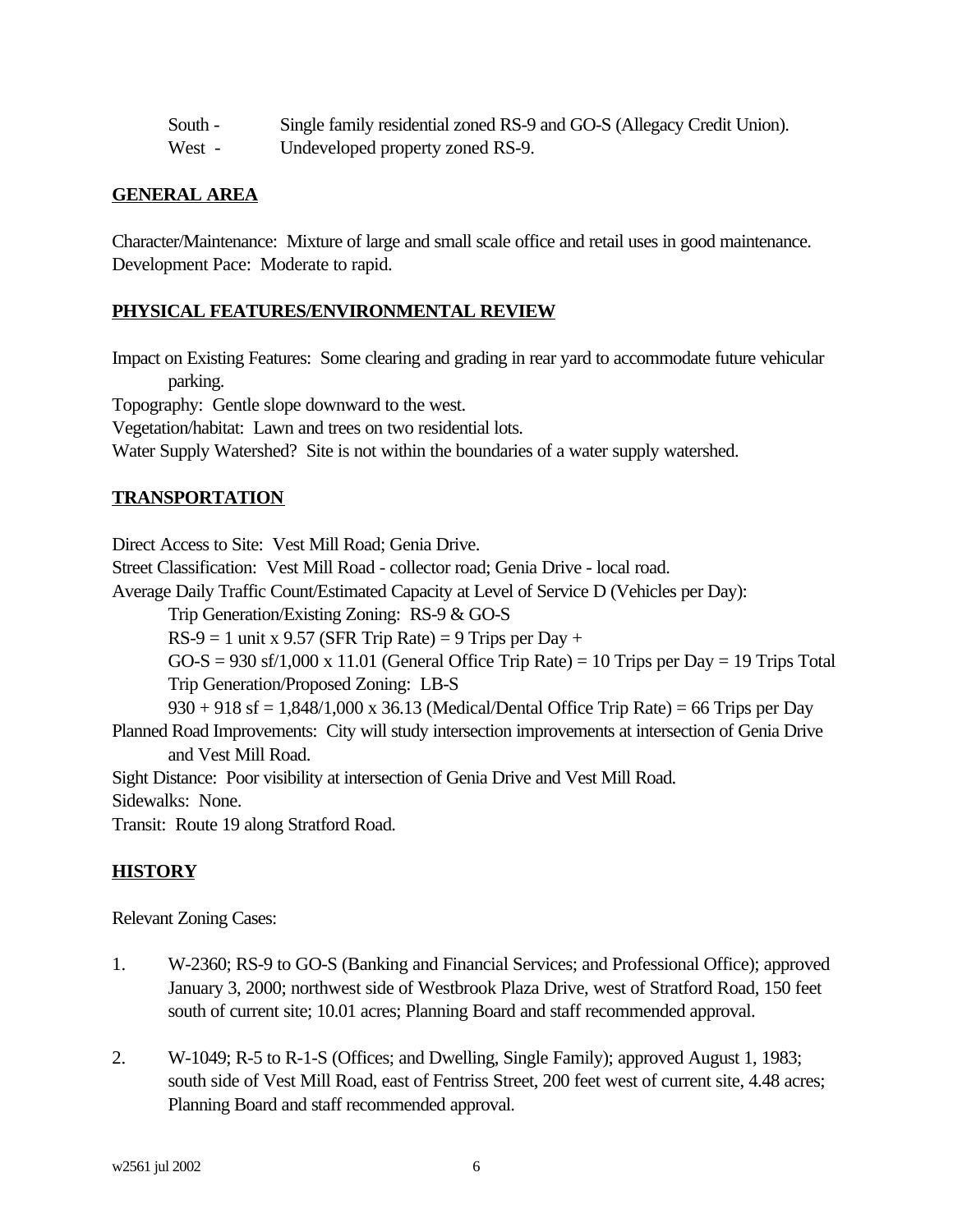- 3. W-941; R-5 to R-1-S (Offices); approved May 17, 1982; west side of Genia Drive, south of Vest Mill Road, portion of current site; 0.50 acre; Planning Board and staff recommended approval.
- 4. W-895; R-5 to B-3; approved October 5, 1981; southeast corner of Genia Drive and Vest Mill Road, across Genia Drive from current site; 1.2 acres; Planning Board and staff recommended approval.

## **CONFORMITY TO PLANS**

GMP Area (*Legacy*): Suburban Neighborhoods (GMA 3).

Relevant Comprehensive Plan Recommendation(s): *Legacy's* Growth Management Plan designates the area around Hanes Mall as a Metro Activity Center. Further work is needed to identify more precisely the boundaries of this activity center.

Area Plan/Development Guide: *South Stratford Road Development Guide* (1989).

Relevant Development Guide Recommendation(s): The development guide recommends the site for office uses.

## **ANALYSIS**

The subject request is to rezone a 0.80 acre parcel located on the west side of Genia Drive from GO-S and RS-9 to LB-S. Specifically, the petition would allow for motor vehicle rental and leasing along with multiple office uses. Currently located on the site are two single family residences. The northernmost portion of the property was rezoned from single family residential to R-1-S, (GO-S), for office use in 1982 with Planning Board and staff recommended approval.

The petitioner has been cited by the Inspections Division for parking "Ryder" type trucks on the subject property, hence the request for rezoning to LB-S. The trucks are associated with the Hauser Rental operation which is located to the east directly across Genia Drive from the subject property.

While a portion of the subject property and the small parcels to the immediate south and west are zoned RS-9, an expanded view of the surrounding properties reveal a clear distinction of land uses with Genia Drive/WestBrook Plaza Drive and Vest Mill Road serving as the dividing line. Located on the west side of said streets are numerous new and established office developments including the recently completed ±88,000 square foot Allegacy Federal Credit Union. To the east of said streets and generally oriented to Stratford Road, are multiple commercial and service type operations all zoned either GB, GB-S or HB-S. This development pattern has occurred in a manner consistent with the *South Stratford Road Development Guide* since its adoption in 1989. The plan recommends office uses for the subject property as well as all the remaining properties to the west side of Genia Drive. More intensive commercial uses are recommended to the east. Such adherence to the plan, has, in staff's opinion, increased the degree of predictability for private investment decisions and in turn significantly contributed to the areas attractiveness for large scale, higher quality office development on the west side of Genia Drive and Westbrook Plaza Drive.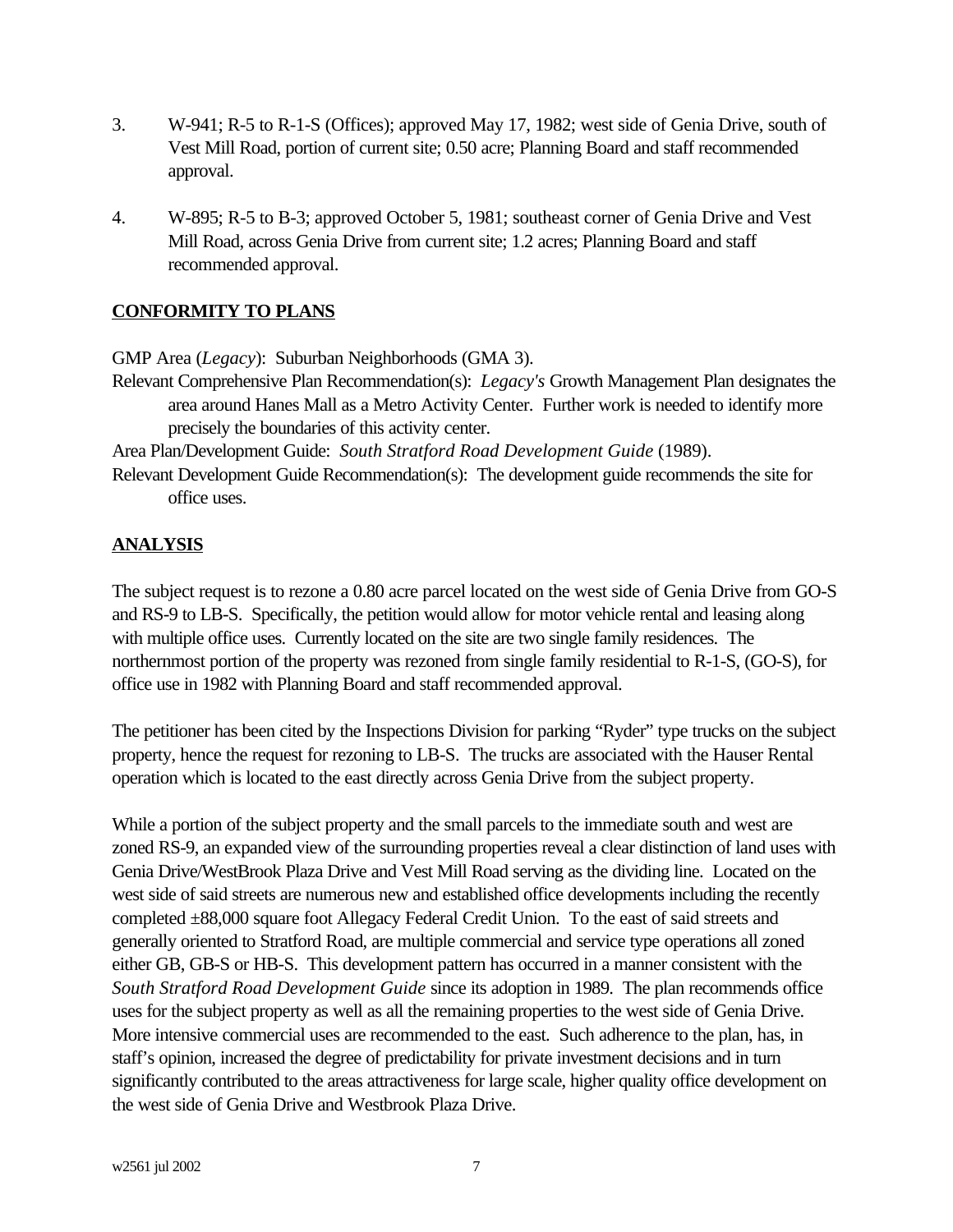If approved, staff sees the current request as setting a precedent for piecemeal commercial development west of Genia Drive/Westbrook Plaza Drive, which is inconsistent with the development guide and which could undermine the trend of higher quality office development in the area.

# **FINDINGS**

- 1. *Legacy* designates the area around Hanes Mall as a Metro Activity Center.
- 2. The *South Stratford Road Development Guide* (1989) recommends the subject site to be used for office.
- 3. The proposed LB-S request would introduce commercial uses on the west side of Genia Drive which are inconsistent with the recommendations of the development guide and incompatible with the development pattern on that side of the street.

## **STAFF RECOMMENDATION**

## Zoning: **DENIAL**.

Site Plan: Staff certifies that **the site plan meets all code requirements**, and recommends the following conditions:

## **C OTHER REQUIREMENTS**

- a. Signage shall be limited to only one (1) freestanding monument sign limited to a maximum height of five (5) feet and a maximum copy area of thirty six (36) square feet.
- b. Streetyard and bufferyard trees shall be of a large variety as defined in UDO Section 3- 4.10.

Gary Roberts presented the staff report.

## **PUBLIC HEARING**

### FOR:

- Don Troutman, Hauser Rental Service, 1511 S. Stratford Road, Winston-Salem, NC 27103 We moved our tool division to the Vest Mill location. This is the location where we keep our Ryder vehicles when they are not leased. Ryder vehicles are usually leased Thursday or Friday to Monday or Tuesday.
	- We've agreed to plant Leyland Cypress along the property line with Mr. Robert Allen to totally block his view. That was his only objection and we feel like we've met his objection.
	- The additional uses are listed at the suggestion of Planning staff. If we ever looked toward using these buildings for anything except rental, we would probably tear them down and start over.
	- There are usually four or five vehicles there for a few days a week.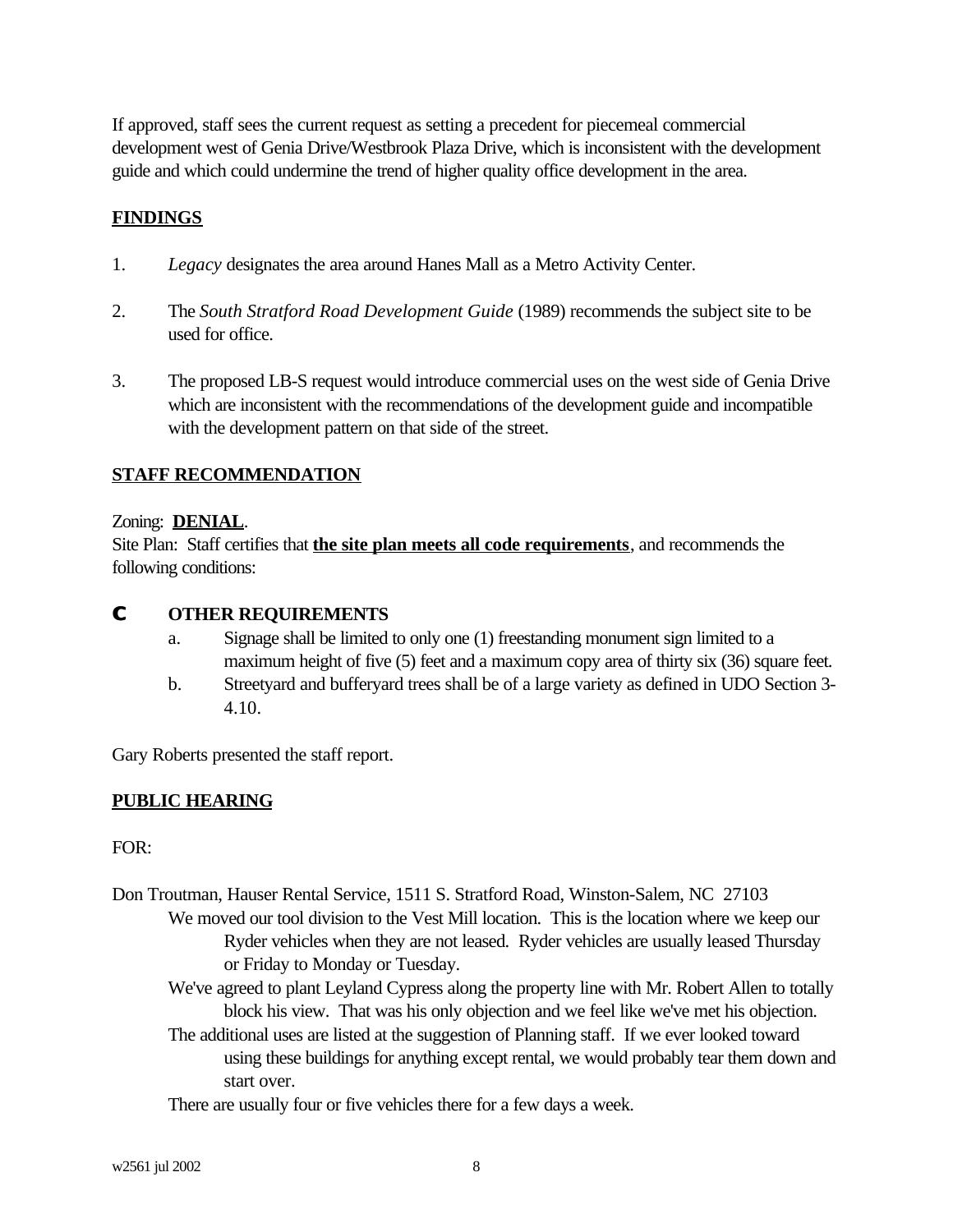#### AGAINST:

Don Williams, P. O. Box 16, Kernersville, NC 27284 Building Manager for Mr. Allen.

> Mr. Allen is in total disagreement with having the trucks there. When the trucks start up, the fumes come into the lower level of the office building. The rental building looks terrible which doesn't help our office building. There are also a couple of cars up on blocks in front of the building, so it looks like a used car lot. They also have a Rottweiler tied up out there. The buffer is not Mr. Allen's only objection.

> Although it is not a frequent traffic generator, the vehicles do come in and out more than just on weekends and they are disruptive.

Bowen Houff, P. O. Drawer 25008, Winston-Salem, NC 27114

Represent Allegacy, one lot away.

The trend in this area is for more office uses.

- We believe it is important that the City adhere to development plans, not only to ensure development, but to encourage renewed reliance upon these guides that preserves the integrity of other development plans.
- Developers need to be assured that they can invest in planned development with confidence that unexpected and unplanned development doesn't spring up nearby.
- The placement of heavy trucks for lease is simply not compatible with these offices.
- We have a great deal of concern about traffic patterns here. We're concerned about people trying to turn here in a vehicle with which they are not familiar, on a Monday morning, etc.

Torri Plemmons, 1488 Cedar Fork Road, Clemmons, NC 27012

I represent my mother, Francis Smith, who is the owner of the property at 5370 Alamo Drive. Thank you for giving us the opportunity to express our concerns.

- We've always known this road as Genia Drive. We recently received notice that the address had been changed to 1614 Vest Mill Drive.
- Prior to the Allegacy Credit Union being built here, Mr. Hauser would use our property to park his trucks. We asked him several times not to do so.

The rental houses are very tacky. There are numerous rental trucks here, not just a few. This road is not adequate for the volume of traffic it serves.

#### **WORK SESSION**

During discussion by the Planning Board, the following points were made:

1. Jimmy Norwood noted that we are talking about two things - the house and parking. John Bost clarified that his motion is based on the inappropriateness of the zoning requested for this specific site.

MOTION: John Bost moved denial of the zoning map amendment.